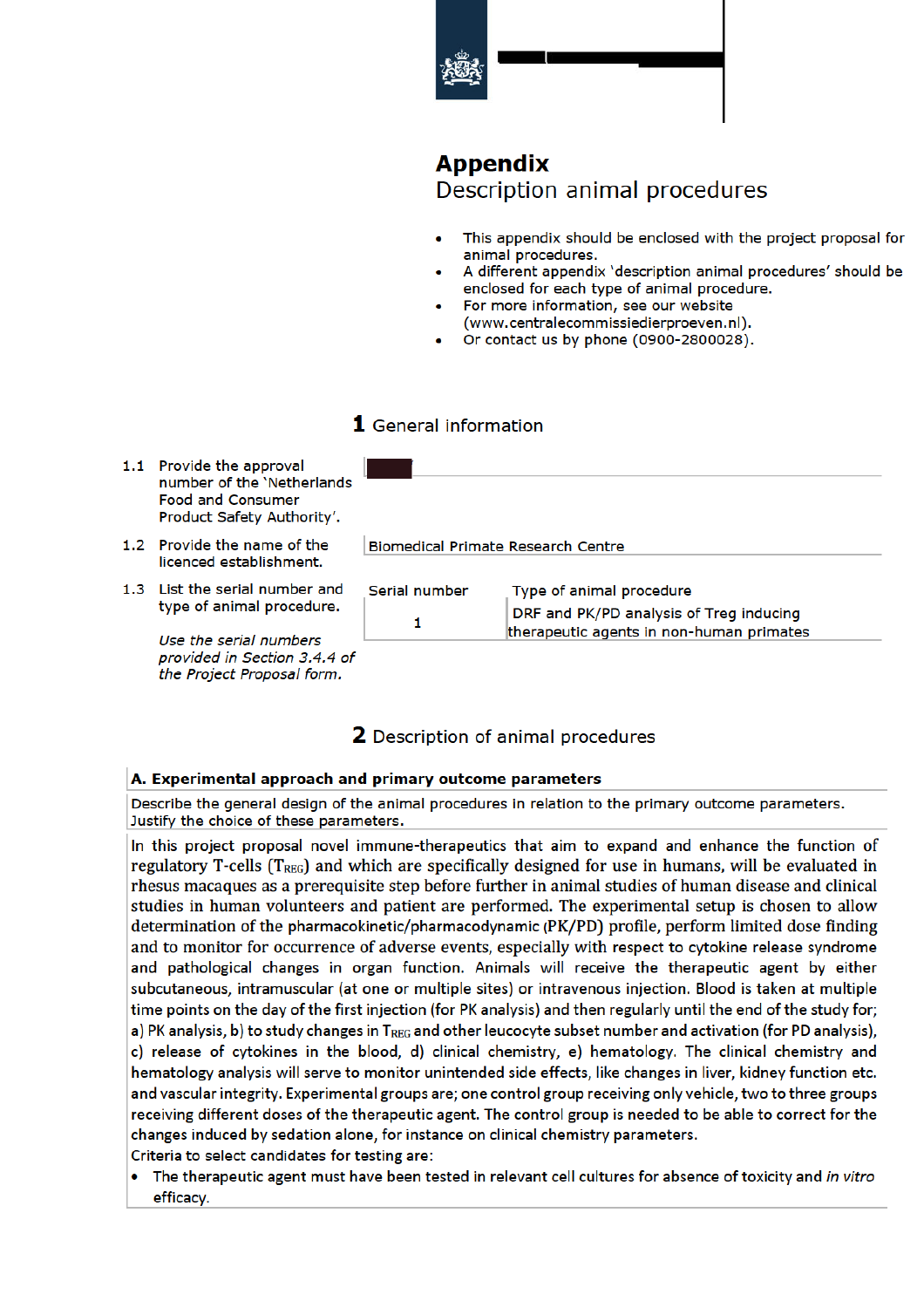- The therapeutic agent, or a surrogate monoclonal antibody (mAb) binding to a homologous target in case of IL-2/mAb complexes, must have been evaluated in rodent models for immunomodulatory effect and absence of toxicity.
- The evaluation in non-human primates is part of the pre-clinical evaluation of the therapeutic agent.

The primary outcome parameters are:

1. Selective increase in the absolute number of  $T_{REG}$  (over the other leucocyte subsets) and/or increase in expression of activation and proliferation markers on TREG.

The secondary outcome parameters are:

- 1. Absent or very limited increase in pro-inflammatory cytokines in the blood.
- 2. Absent or very limited increase in clinical chemistry values indicative of organ damage or vascular leakage (in access above values induced by the sedation alone).
- 3. Clinical symptoms
- 4. Functional characteristics of the *in vivo* expanded T<sub>REG</sub>

Describe the proposed animal procedures, including the nature, frequency and duration of the treatment. Provide justifications for the selected approach.

The therapeutic agent will be injected either subcutaneously, intramuscularly or intravenously depending on the nature of the compound. Local reactions will be recorded in case of subcutaneous and intramuscular injection. The compound is either given once or multiple times using at least a 1 day interval, with a maximum number of 10 injections. Blood is taken at multiple time points on the day of injection for PK analysis. Subsequently, blood is taken at regular time intervals for PK/PD analysis, cytokine analysis and clinical chemistry and hematology (as described above). In general, blood volumes to be taken will not exceed a maximum of 1% of the body weight per 4 weeks (and 0.7% max per bleeding). Injections and blood draw will be performed under sedation. In case a daily blood draw is required then the animals will receive tube feeding to supplement food intake, which is otherwise reduced because of fasting before sedation. The animals will be monitored for general behavior as well as specific signs for anaphylaxis, including alertness, posture, dehydration, nausea, breathing pattern, temperature increase. A clinical scoring system will be prepared and applied based on these symptoms and used as clinical end-point. At the end of the study, animals will either return to the experimental stock or are humanely euthanized in case full pathology assessment is required.

Describe which statistical methods have been used and which other considerations have been taken into account to minimise the number of animals.

The number of animals per test group will be determined on the basis of experience gained in *in vivo* experiments in rodents and in evaluation of therapeutic mAb in macaques. Our collaborators showed significant increased  $T_{\text{REG}}$  blood cell counts in a previous study, involving 3 animals per group, where Proleukin treatment was used (P=0.0016 mean +/- SD 16 +/- 5 vs 294 +/- 62, control vs hIL-2, unpaired ttest with equal SD, unpublished data). It is therefore expected that a group size of 3 animals will suffice for the PK/PD analysis and that testing of max two to three doses of the therapeutic agent will provide sufficient information for dose range-finding (DRF) needed for FIH enabling studies. Those latter studies will not be performed at our institute but will be performed by our collaborators of this study.

## **B. The animals**

Specify the species, origin, estimated numbers, and life stages. Provide justifications for these choices.

Either *Macaca mulatta* or *Macaca fascicularis*(adult; female or male), 30 animals. Macaques are the animals of choice to evaluate cytokine and mAb based immunomodulatory therapies. The reason is that macaques are phylogenetically closely related to humans to allow sufficient cross recognition of therapeutic agents that are specifically designed to bind human target molecules. Furthermore, the similarity in the cellular composition and functional characteristics of the immune system and physiological responses allows adequate evaluation of PK, desired therapeutic effects as well as potential adverse events.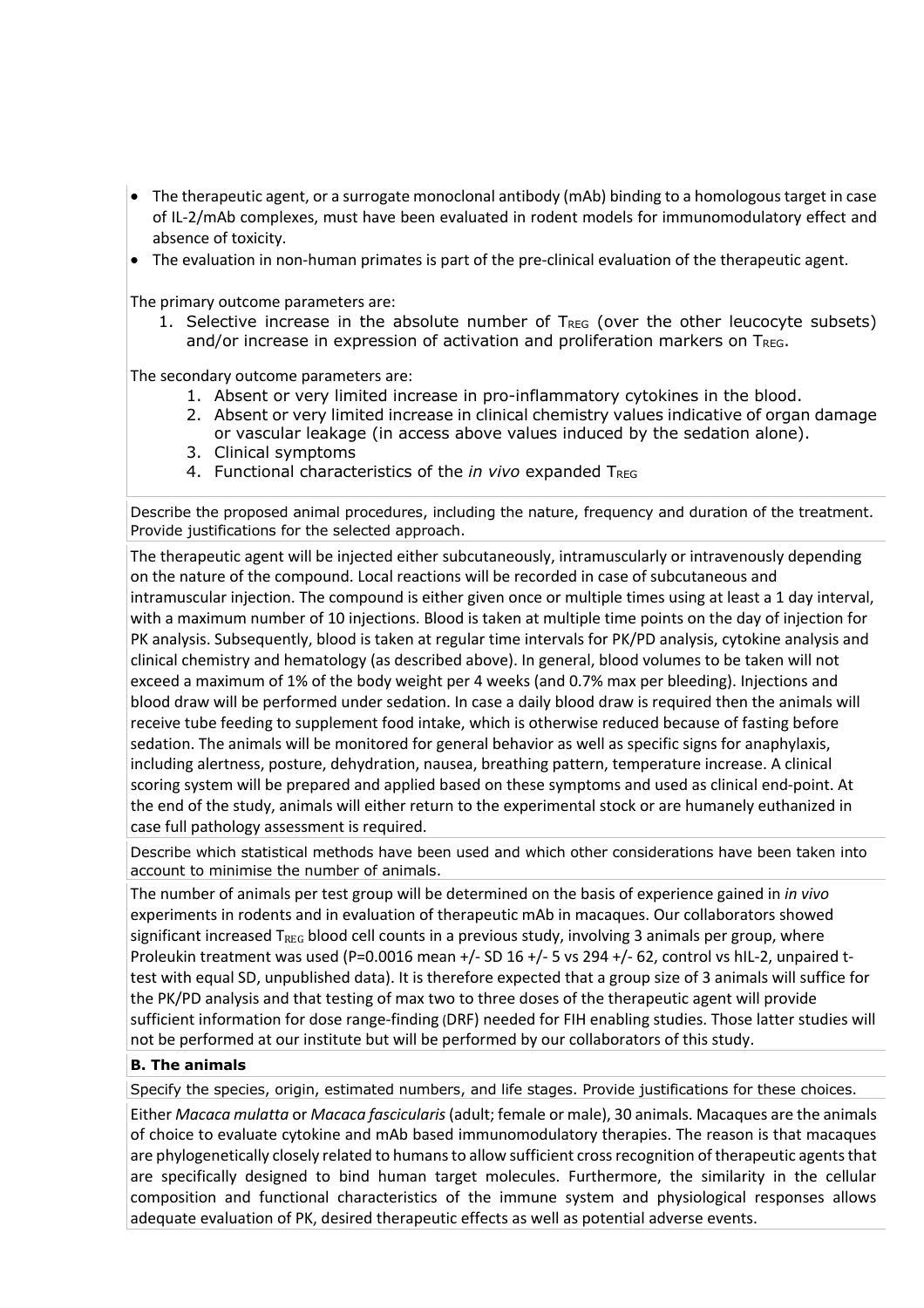It is expected that at most four different compounds need to be tested, using two to three doses, with three animals per group. The aim is to test two compounds simultaneously, which makes it possible to share a common vehicle control group. Each study is performed either with all male or all female animals. This is needed because of the known difference in prevalence of autoimmune diseases and the reported difference in percentage of  $T_{\text{REG}}$  between males and females (1). Typically, a study is comprised of 2 dose groups x 2 test compounds + 1 control group = 5 groups. With 3 animals per group this results in 15 animals per experiment. We expect to perform two experiments over a three-year period (testing 4 new compounds in total); i.e. 30 animals in total.

1. Afshan G, Afzal N, Qureshi S. CD4+CD25(hi) regulatory T cells in healthy males and females mediate gender difference in the prevalence of autoimmune diseases. Clin Lab. 2012;58(5-6):567-71.

#### **C. Re-use**

Will the animals be re-used?

 $\Box$  No, continue with question D.

 $\boxtimes$  Yes > Explain why re-use is considered acceptable for this animal procedure.

Animals to be used in these experiments may have been used in other studies, provided that they did not previously receive immunosuppressive therapy or mAb administration. Given the long lifespan of this species reuse will take place in the legal framework described in art. 1 of the law on animal testing.

Are the previous or proposed animal procedures classified as 'severe'?

 $\boxtimes$  No

 $\Box$  Yes> Provide specific justifications for the re-use of these animals during the procedures.

#### **D. Replacement, reduction, refinement**

Describe how the principles of replacement, reduction and refinement were included in the research strategy, e.g. the selection of the animals, the design of the procedures and the number of animals.

#### **Replacement**.

As part of the non-clinical evaluation, cytokine and mAb therapies are first tested in *in vitro* immunopharmacology studies to measure relative cell/antigen specificity of the compound by flow cytometry and cell based assays or competitive immune-assays. In addition, binding to human and animal target tissues will be determined using immunohistochemical techniques. However, further *in vivo* studies are usually needed because the *in vitro* culture procedure, the limited time span of culture of primary immune cells as well as an underrepresentation of the complex multicomponent tissue dependent interactions taking place in the organism make full extrapolation to the human situation rather unprecise. Although rodent models are very valuable for proof of principle studies and to investigate the mechanism of action of new therapeutic agents, they are not suitable to evaluate the efficacy and possible adverse effects of therapeutic agents that are specifically tailored to bind human target molecules or involve human mAb. The only suitable animal model to investigate these aspects are non-human primates that express target molecules that are sufficiently homologous to be recognized and that have the appropriate immunoregulatory molecules and physiology to allow adequate assessment of efficacy and adverse events. Studies to evaluate mAb based immunotherapies are usually performed in macaque species because of their close phylogenetic relationship to humans, their well characterized immune-system and the availability of the required immunological tools.

#### **Reduction**.

Only the minimum number of animals needed will be used. Based on preceding experiments in rodents and evaluation of other cytokine and mAb immunomodulatory therapies in macaques, the maximum number of animals per group needed to effectively determine PK/PD characteristics and monitor for inadvertent general immune activation is three animals. Furthermore, we aim to evaluate different doses at the same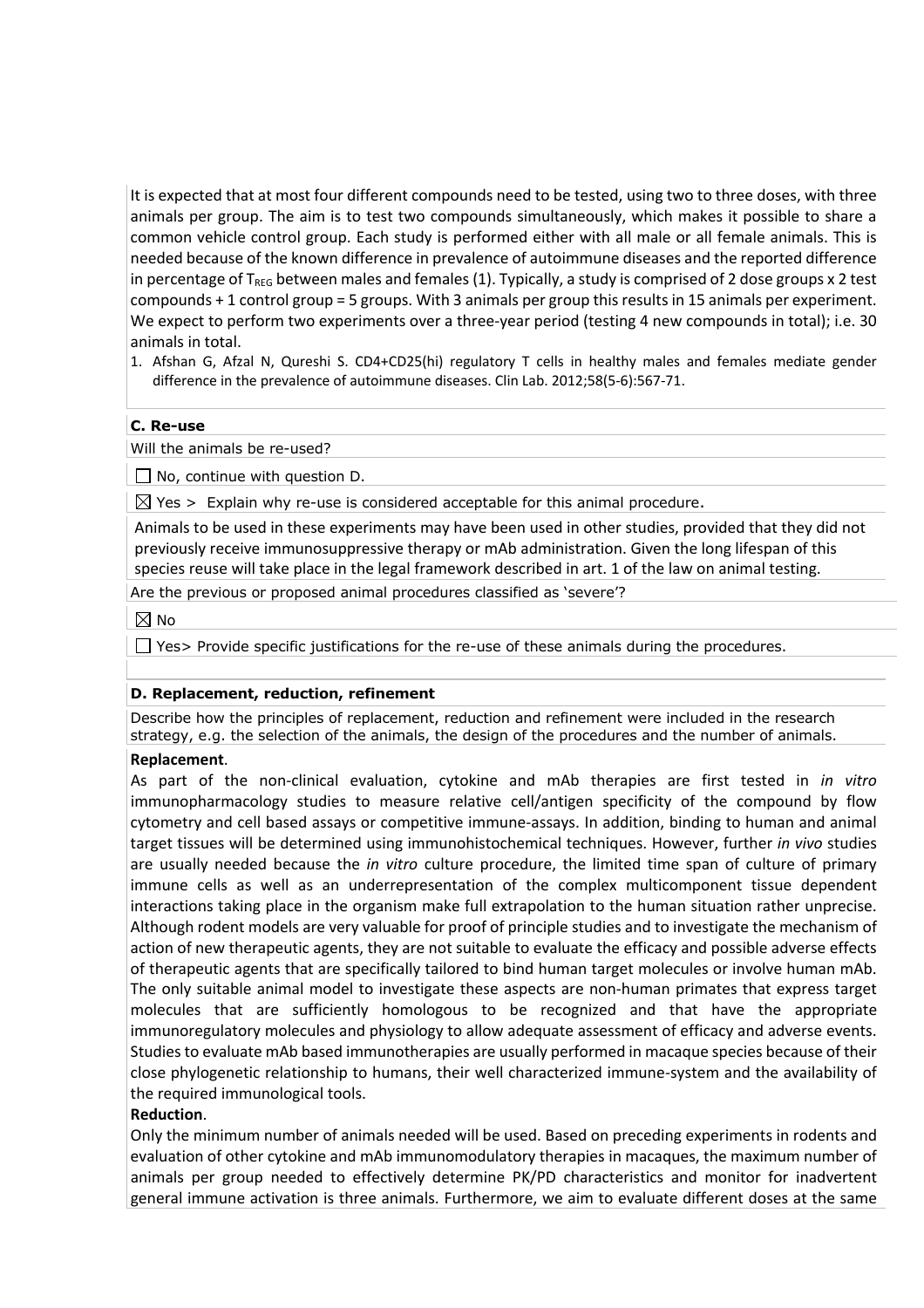time and to include more than one candidate therapeutic, so that a single control group can be used. The control group is needed to correct for effects induced by the vehicle or by the sedation alone. **Refinement**.

Supplementary nutritious and calorie-rich diet is administered (via gavage) when animals need to be daily sedated for blood sampling. The gavage is given during the sedation for a maximum period of five days. This reduces the possible negative effects of fasting for the purpose of frequent sedation. The animals are trained to work as much as possible voluntarily on invasive biotechnological actions such as giving sedation. The number of blood samplings, and the collected volumes of blood are reduced to a minimum. All observations will be documented and registered in a clinical scoring form which is part of the digital database at the institute. For the experiments, a standard clinical scoring form (behaviour, appetite and stool) will be extended for clinical signs that may be indicative of vascular leakage syndrome (e.g. alertness, posture, dehydration, nausea, breathing pattern, temperature increase).

Explain what measures will be taken to minimise 1) animal suffering, pain or fear and 2) adverse effects on the environment.

Animals will be socially housed with a socially compatible animal, whenever possible. There is an extensive program for enrichment in our institute.

All experimental procedures will be performed under sedation using ketamine. Each time an animal is sedated, the animal will be weighed, the body temperature will be taken, and the animal will be closely examined. Our institute uses a customized database that documents all individual animals in the institute. General observations like behaviour, appetite and stool are part of this database. This database thus facilitates early recognition of minor changes in these general parameters. During the study, care will be taken to avoid pain. In case an animal suffers from pain, a veterinarian will be informed, and the animal will receive analgesics to relief the pain, if necessary. Appropriate measures will be taken in case clinical symptoms indicative of vascular leakage syndrome are observed in order to minimize discomfort.

In case a daily blood draw is required then the animals will receive tube feeding. This is necessary, because the daily sedations of the animals necessitate fasting of the animals, and the food intake during this period would otherwise be very limited.

Regular analysis of haematological and clinical chemistry parameters is part of the experiment. If necessary, judged by the veterinarian, measures will then be taken to treat the animal.

The studies will be performed according the guidelines of the "Wet Milieubeheer", and will cause no adverse effects on the environment.

# **Repetition and duplication**

## **E. Repetition**

Explain what measures have been taken to ensure that the proposed procedures have not already been performed. If applicable, explain why repetition is required.

Not applicable.

# **Accommodation and care**

## **F. Accommodation and care**

Is the housing and care of the animals used in experimental procedures not in accordance with Annex III of the Directive 2010/63/EU?

 $\boxtimes$  No

•

 $\Box$  Yes > If this may adversely affect animal welfare, describe how the animals will be housed and provide specific justifications for these choices.

## **G. Location where the animals procedures are performed**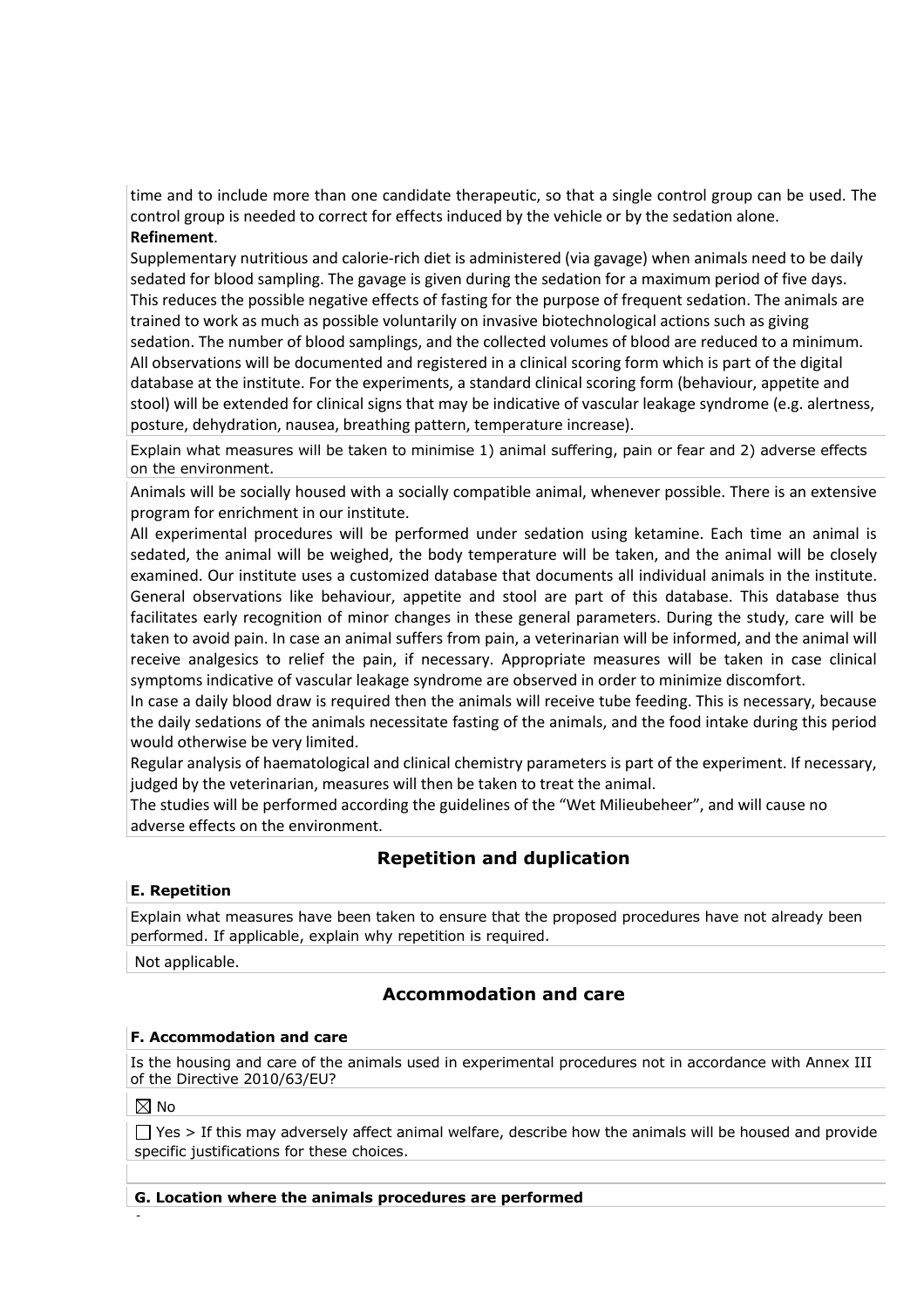Will the animal procedures be carried out in an establishment that is not licenced by the NVWA?

 $\boxtimes$  No > Continue with question H.

 $\Box$  Yes > Describe this establishment.

Provide justifications for the choice of this establishment. Explain how adequate housing, care and treatment of the animals will be ensured.

# **Classification of discomfort/humane endpoints**

# **H. Pain and pain relief**

Will the animals experience pain during or after the procedures?

 $\Box$  No > Continue with question I.

 $\boxtimes$  Yes > Will anaesthesia, analgesia or other pain relieving methods be used?

 $\Box$  No > Justify why pain relieving methods will not be used.

 $\Box$  Yes > Indicate what relieving methods will be used and specify what measures will be taken to ensure that optimal procedures are used.

 Pain relief therapy will be applied when substantial induration is seen at the site of injection. Animals will also receive pain relief therapy if there are any other circumstances that indicate that pain can reasonably be expected to occur or animals show signs of illness indicative of pain. Analgesics known not to interfere with the induction of the treatment will be used.

## **I. Other aspects compromising the welfare of the animals**

Describe which other adverse effects on the animals' welfare may be expected?

- 1. Discomfort due to injection
- 2. Stress because of sedation and recovery
- 3. Reduced food intake because of frequent blood collection
- 4. Injection of cytokines or immunomodulatory mAb can cause a cytokine release syndrome leading to vascular leakage.

Explain why these effects may emerge.

- 1. When the therapeutic agent is given by injection, this can cause local pain and irritation
- 2. Animals will be repeatedly sedated for delivery of therapeutic agent and blood sampling. Nausea can sometimes be observed during recovery from the sedation.
- 3. Especially during daily sedation food intake will be reduced.
- 4. Especially after intravenous injection of therapeutic agent an immediate hyper-immune activation can potentially occur. This risk is increased when the therapeutic agent is given for the second time. Antibodies against the therapeutic agent may also induce anaphylaxis. However, because of the short duration of the experiment this is unlikely.

Indicate which measures will be adopted to prevent occurrence or minimise severity.

- 1. Animals will be sedated for delivery of therapeutic agent. Only rarely are strong adverse effects seen. Should granuloma formation be observed, then the animal will be sedated, the wound will be cleaned and analgesics are applied.
- 2. Recovery of the animals will be monitored and the veterinarian will be consulted in case of problems.
- 3. Animals will receive tube feeding. This is applied during sedation.
- 4. Injection of therapeutic agent will be done by a veterinarian. Animals will be monitored closely during recovery and appropriate measures will be taken in case of shock.
- **J. Humane endpoints**